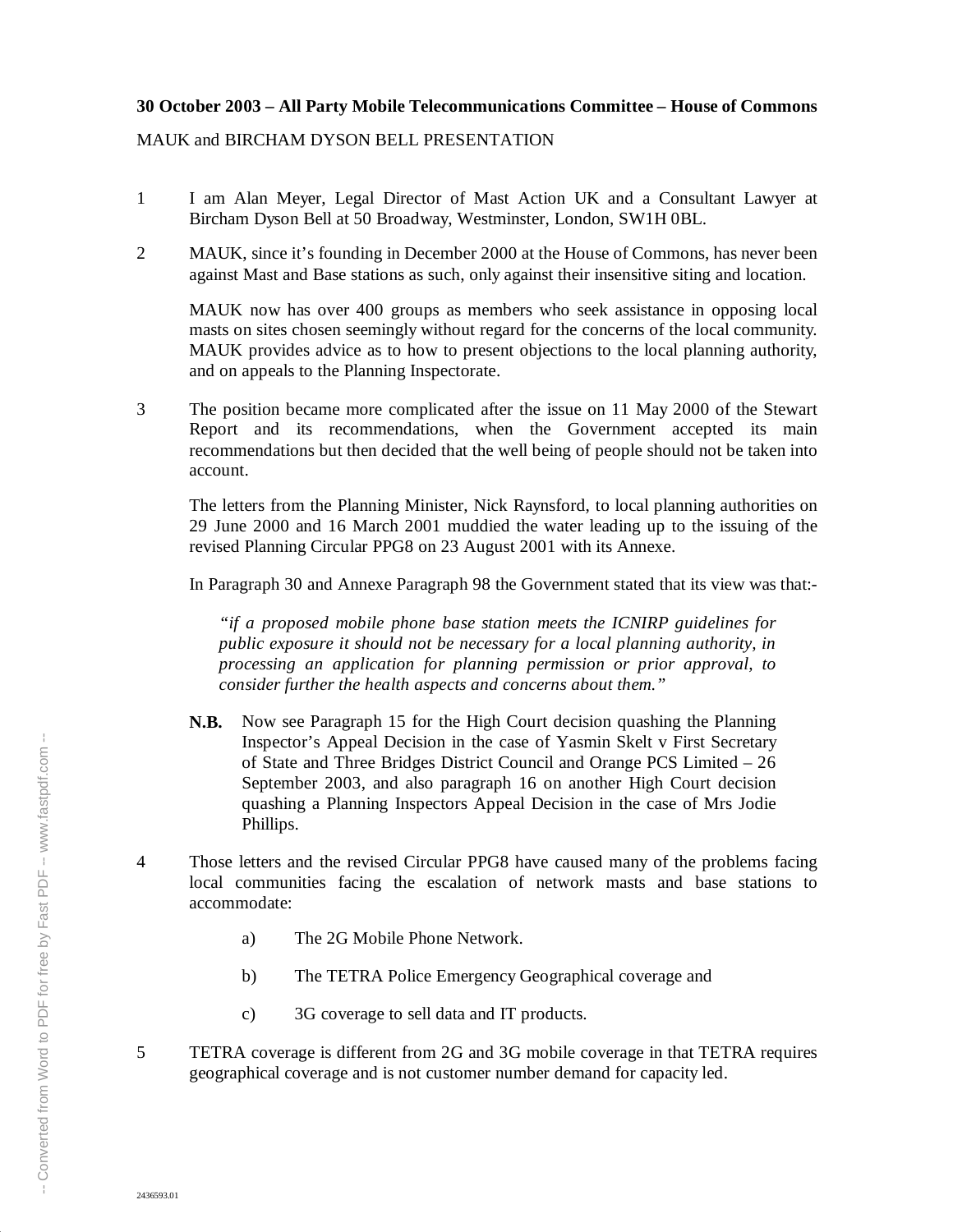The real problem now is providing 3G coverage which means the existing 2G cells will not suffice because 3G cell size is significantly smaller and requires infilling alongside the existing 2G cells.

6 While it could properly be argued that the 2G networks were necessary to provide person to person coverage as opposed to the fixed landline coverage, it is believed to be less possible to argue that 3G coverage everywhere is necessary. The question is necessary for whom? Definitely for the network operators – YES. But for everyone – NO?

In conurbations probably the needs of industry and business may prevail over residents in flats and houses. On the contrary in rural communities may be other priorities should have priority over data processing in residential/country environments.

7 Planning Policy is governed by two relevant Planning Guidance Circulars:

PPG3 Housing and

PPG8 Telecommunications

The thrust of PPG3 Housing is, as has been made clear in a number of Planning Inspectorate Appeal Decisions, *"to provide an environment in which people would choose to live"*

PPG8 on the other hand, is designed to promote network rollout.

## **There is however no need for these twin objectives to be incompatible.**

8 Planners need to understand that on 17 May 2002 the Court of Appeal stated in 2 Judgments v Brent Borough Council (2) and Oxfordshire County Council (1) that Guidance Circulars issued by a Secretary of State needed to be:-

> *"Kept in mind, but it was not direction and did not lay down rules to be strictly adhered to. The Guidance had to promote the Statutory Purposes and since October 2000 had to be Convention Compliant".*

9 On 25 November 2002 Mr Justice Sullivan in dismissing an appeal against a Planning Inspector's decision stated very clearly:-

> *"There can be no doubt that the Inspector recognised that the perceived adverse effects on health could justify refusing planning permission, and that he had not dismissed the public's fears as being irrelevant because they were not objectively justified." The Inspector had said that the perceived health risks on the facts (of the case) did not justify refusing planning permission.*

10 Previously in at least 2 Judicial Review leave applications in the Winchester and Stockport cases the Administrative Court in granting leave to appeal the local planning authority's decision made it abundantly clear because in both cases the local planning authority Councillors had been advised that they could not consider objections based upon "perceived health effects".

> *Both those Leave Decisions followed earlier Court of Appeal decisions in the "Newport" and "Tandridge" cases where the Court ruled "that genuine*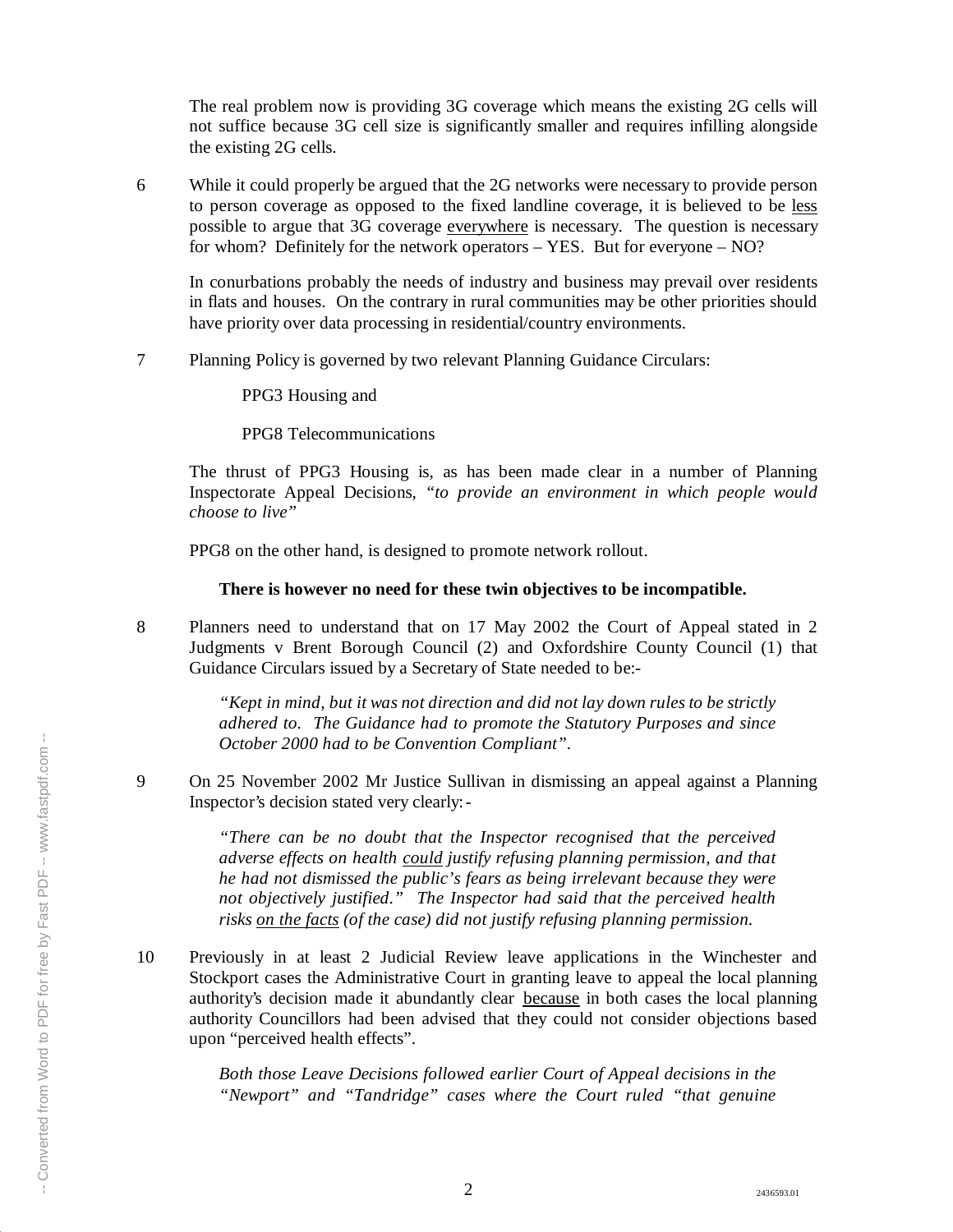*public fears and concerns are material considerations to be taken into account in considering objections to Planning Applications.*

"Since October 2000 Guidance Circulars and existing Acts of Parliament and new Acts have to be Convention Compliant. That is the law, and it applies both to prior approval applications, and full planning permission applications, equally.

The Human Rights Act applies to "Public Authorities". Section 6(1) makes it clear that:

*"It is unlawful for a Public Authority to act in a way which is incompatible with a Convention Right".*

Article 6 of the Convention requires:

*"a fair and impartial hearing in public".*

To have a fair hearing "perceived health concerns" have to be listened to and considered by the Decision Maker (usually the local planning authority).

Article 8(1) of the Convention requires:

*"Respect for private and family life home and possessions"*

That qualified Right can only be contravened if it is "necessary".

12. What is necessary in giving consideration to the combined effect of Circulars PPG3 and PPG8 , when read and followed in the light of the LAW. The LAW, not planners obeying in 2003 Planning Guidance as if Holy Writ, as it may have been before 2 October 2000, is what is now the requirement.

This means for both TETRA and 3G applications considering what is "NECESSARY" to enable the Public Authority to come within the exemptions in Article 8(2).

## **CONCLUSION**

13 Since 17 July 2003 Section 118 of the new Communications Act includes for the first time CPO powers for "Electronic communications Network Providers" as set out in the Act's Schedule 4.

This should mean that no longer can network providers plead that the sites they wanted were "not available", so the selected residential site or sites had to be chosen. In addition, for 3G in residential communities in the light of both now the Freiburger Appeal, concerning actual health effects signed by more than 2,000 German GPs and since Tuesday 30 September the announced findings of the Dutch Government's sponsored research into 3G networks, which found that people are affected by 3G mast emissions, as opposed to those from 2G masts. Again it is essential to prove "necessary" and "necessity".

14 The Dutch Study carried out by TNO Physics and Electronics Laboratory in The Hague was carried out on the instructions of the Dutch Ministries of Economic Affairs, Planning, Housing and the Environment, and Health, Welfare and Sport into the effects of Global Communications system radio-frequency fields on Well Being and cognitive functions of human subjects with and without subjective complaints.